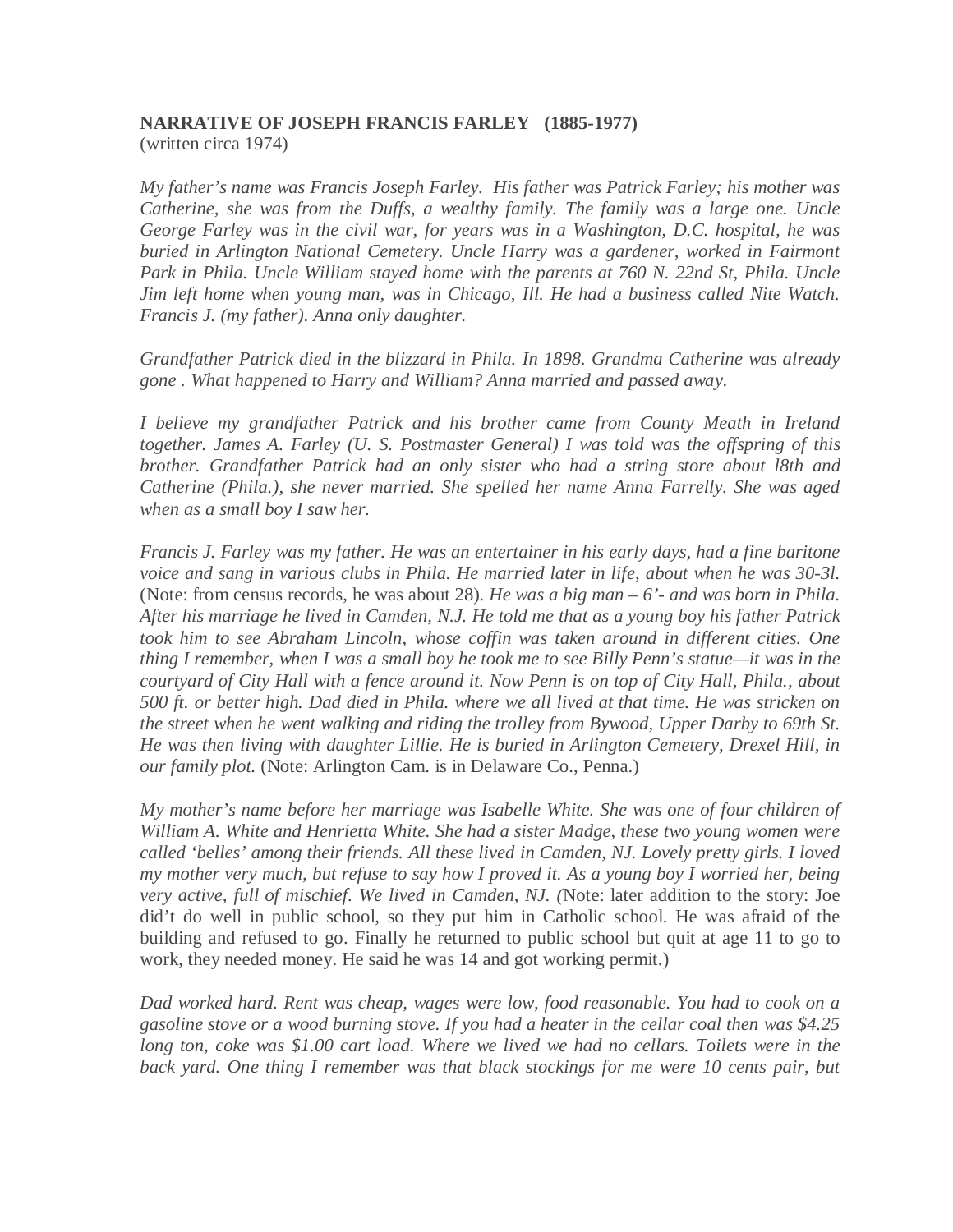*when they were washed all the black dye came out, turned gray; that I did not like. Those button shoes were hard on the instep; rather go barefoot, that we did in the summer.* 

*When Grover Cleveland was President (2nd term) we had a depression—no work, soup houses everywhere. Friends took Mother, small sister and I in their home in SW Phila. Dad went with friends. Then some better times came and we all went back and found a four room house in Camden, NJ. Got our things out of storage. This house had no cellar. \$5.00 rent a month. Water was a hydrant in back yard. Toilet also. Heat was our wood and coal burning stove. For 10 cents we bought our coal. Sure it was cold to live there, especially upstairs.* 

*Before this time Mother had twins. Lilly, my sister, and William, who died soon after birth. Mother passed away as near as I remember about age 65.* (Note: these are approximate dates)*: born 1861 died 1926. We then lived in W. Phila. So we buried her on a Sunday, and as Penna. Law did not allow that, the Whites had a family plot in Camden, NJ, at Evergreen Cemetery and we buried her there.* 

*William A. White and Henrietta, her parents, had a good family. Children: William, Joseph, Madge, Ola, Isobell. Grandpa White told me how he, as a young man, worked in a foundry making cannon balls for the Civil War. This was in Camden, NJ, where all the Whites lived. He was a prominent man in Camden, interested in politics.* (Note: He also was a policeman at the Centennial celebration in 1876.) *Every Decoration Day he would take me out to Evergreen Cemetery where we would decorate the graves. I would find a water pump and carry it for our new plants. He and I always had a good time. On his birthday all his grandchildren would give him a 5 cent bandana handkerchief. At Christmas time he would dress as Santa Claus and present us with Christmas gifts. He died in his 70's, but don't know his birth or death dates. But I sure loved Grandpop White.* 

*Henrietta, his wife, was a small woman; always sick as I remember. Typhoid then was*  common; I think she died from it. In those days the dead were put in a tin coffin. First ice was *packed around the corpse. One thing I remember—my mother always stayed by that coffin all night. You could hear the drip drip of the water in a can. Grandma White came from an old family named Wible. Great grandpop Wible was a sea captain and lived with Grandpop White. He was an old man as I remember. He also was buried in Evergreen Cemetery. How well I remember these my grandparents. The date of her birth, death, I don't know, as I was a small boy, 6-7. She was buried in Evergreen Cemetery.* 

*That about covers the Whites. Mother thought there was some relation in south NJ., Richardsons, who had charge of a lighthouse at Cohansey NJ. I never met them. Down near Bridgeton, NJ.* 

*William her son had a very large family. He married Minnie Lach, whose parents lived on Spruce St. They made pretzels. All this was in Camden, NJ. Uncle William had a great talent*  as an artist. One time he had work in a store. He made a lovely drawing of every street in *Camden—it was a work of art. William sometimes did door-to-door advertising in Camden. His wife Minnie was the mother of 5 children; died after her last birth. That left a large*